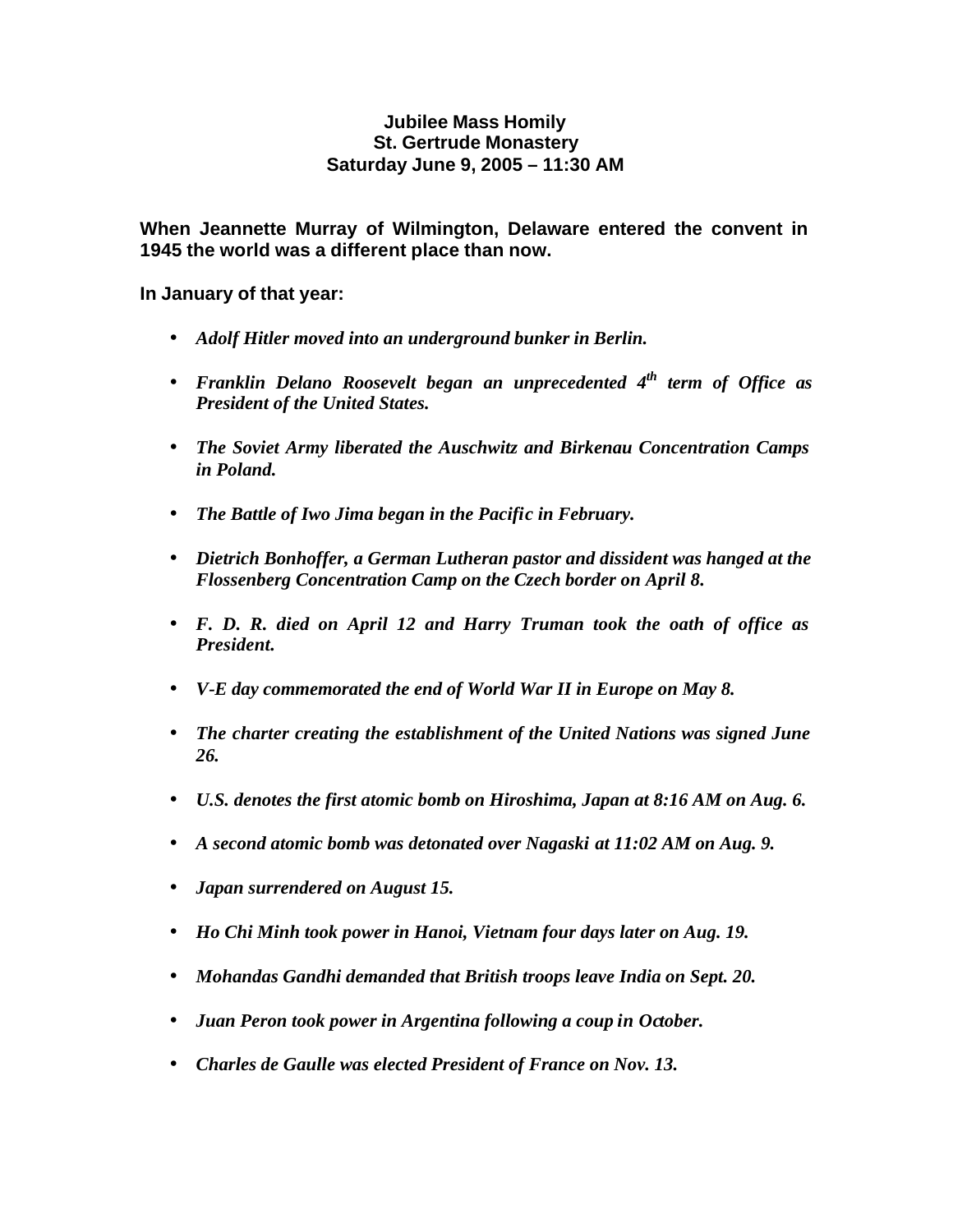- *Nuremburg Trials began on Nov. 20th for 24 Nazi war criminals.*
- *U. S. Senate approved the U.S. participation in the United Nations on Dec. 4.*
- *The World Bank was created by 28 industrialized nations on Dec. 27.*

# **Also in 1945:**

- *"Lost Weekend" was the Oscar winning best motion picture.*
- *"Rum & Coca-Cola" was a best hit song by The Andrew Sisters, along with "My Dreams are Getting Better All the Time" by Doris Day & Les Brown.*
- *The Mayo Clinic used streptomycin for the first time as a treatment for TB.*

## **Some celebrities born in 1945 were:**

- *Mia Farrow*
- *Linda Hunt*
- *Tony Dow "Leave it to Beaver."*
- *Frederica von Stade Messo-Soprano*
- *Dean Koontz Suspense Novelist*
- *Itzhak Pearlman Violinist*
- *Henry Winkler The Fonz "Happy Days."*

*Cordell Hull was awarded the Nobel Peace Prize.*

**Ten years later, when Mary Agnes Dugan entered the convent in 1955 things were different.**

## **In February of that year:**

- *Israel recovered four of the seven Dead Sea Scrolls.*
- *Winston Churchill resigned as Prime Minister of the United Kingdom on April 5.*
- *Tennessee Williams won a Pultizer Prize for "Cat on a Hot Tin Roof" on May 2.*
- *West Germany became a sovereign nation on May 5 with Bonn as it capital city.*
- *Disneyland opened in Anaheim, CA on July 27.*
- *The first edition of the Guinness Book of Records was published on Aug. 27.*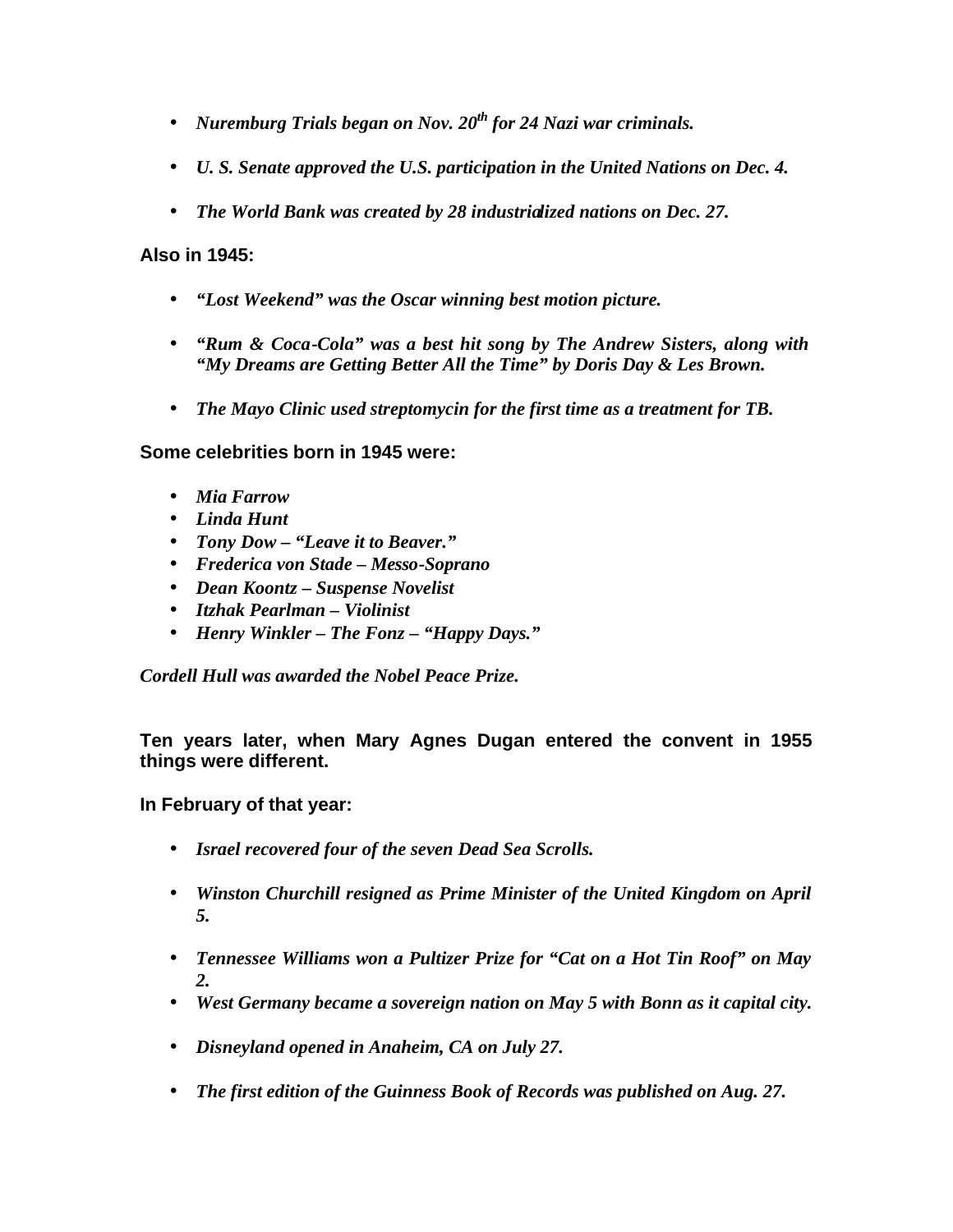- *James Dean was killed in an auto accident in California on Sept. 30.*
- *The first International Solar Energy Conference took place in Tucson, AZ in Nov.*
- *A black seamstress named Rosa Parks refused to give up her seat to a white man igniting the American Civil Rights Movement with the Montgomery, Alabama Bus Boycott on Dec. 1.*
- *General Motors became the first American Corporation to post sales over one billion dollars on Dec. 31.*

## *In Televison:*

- *The Honeymooners was a hit along with The Mickey Mouse Club*
- *The Patti Page Show began on NBC & The Frankie Lane Show on CBS*

## *Famous People born in 1955 were:*

- *Kevin Costner*
- *John Grisham*
- *Kelsey Grammer*
- *Reba McEntire*
- *Debra Winger*
- *Yo Yo Ma*
- *Bill Gates & Whoopi Goldberg*

*Johnny Cash & Patsy Cline both began their music careers. The Nobel Peace Prize was not awarded that year.*

**A different world and ten years separated these two women. Their love of God and a call to serve the gospel of Jesus Christ as a woman religious united them. Today, 60 and 50 years later respectively we celebrate how the world and church have changed, but the God they still love and serve remains ever so faithful. That is the message God wants to download in our hearts during this Jubilee liturgy.**

**Hosea, a prophet of Israel, prophesied at a time when the two nations, one in the north and one in the south, were divided after the days of King Solomon. They were disastrous times that ended with Hosea ultimately being taken captive and after a long seize, the capital, Samaria was conquered. Israel was led into exile and the northern kingdom ended.**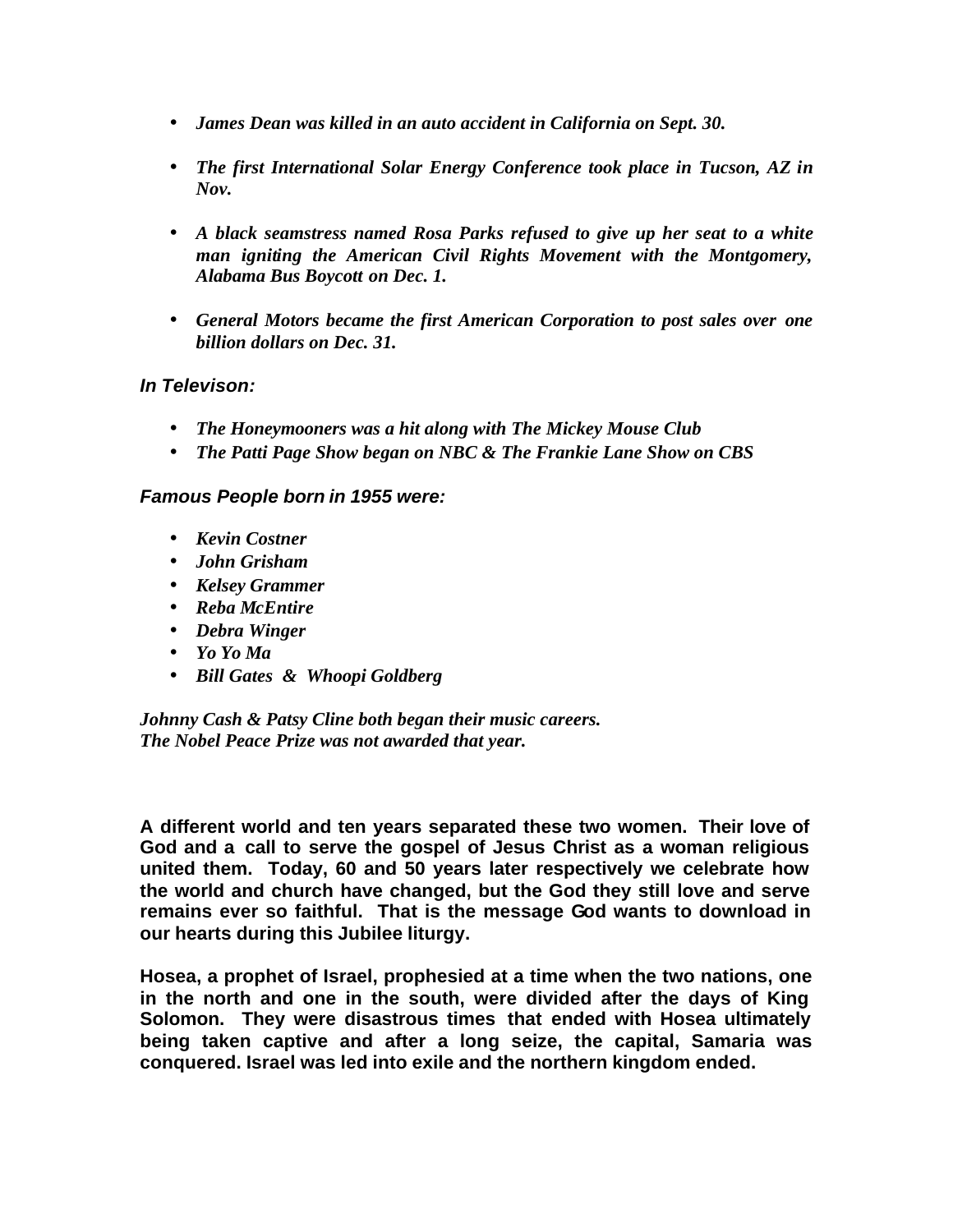**The central theme of Hosea's oracles is a marriage symbol revealing Yahweh's personal love of his people, faithful even in the face of their gross failings. Chapter's 1-3 recounts an allegorical tale of marriage, children, divorce and remarriage.** 

**The few verses read from chapter 2 refer to the return of the divorcee as symbolizing the restoration of the relationship with Yahweh. Verse 16 implies that Israel must return to the desert as the place to re-establish contact with Yahweh. For Hosea, the desert is the ideal place to seek God. Verse 21of the oracle designates the price Israel, as the bride, must pay the groom, Yahweh, for a new marriage contract.** *Justice* **and** *Love* **is what Yahweh expects as loyal adherence to the covenant partner. The line in verse 22** *"Know the Lord"* **is not a religious knowledge of God. Hosea's demand of knowledge of God expects that love should call for love in return. Israel was all too ready to mistake erotic love for covenantal love and that is not what Hosea is calling for here.**

**The reading from John's gospel continues this theme of faithful love. The eight verses from chapter 15 are part of the Last Discourse of Jesus. They follow the allegory of the Vine and the Branches. In his final teaching to the disciples Jesus reveals that love is the principle of the relation between the Father and the Son. That same love has brought the Church into being. The disciples must keep themselves worthy of the protection of Christ's love. This is done by obedience to the will of Christ by following his example. He is not hinting at a degrading type of obedience practiced between slave and master. Rather, because he calls them beloved he is inviting them to offer a loving obedience that is their part in the common life they share as his followers.**

**Finally, in the reading from Romans 12:1-13 Paul teaches the community that the Christian life must be lived as a worship in Spirit paid to God. Picking up on Jesus' vision of the common life in the last discourse Paul teaches that the common pursuit of the good is expected of those who are members of the body of Christ and whose lives are expected to be a sacrifice offered to God.** 

**The seven different charismatic gifts that Christians received from the Spirit are clearly destined for the benefit of the whole community. And for Paul genuine love, as esteeming the other more highly, is translated into charitable acts.** 

**What we have here is a message of God's faithful love passed on by a prophet, an evangelist and an Apostle. It has been the energy that has fueled two women religious passing it on to others through their commitment to the Benedictine monastic tradition for the past 60 and 50**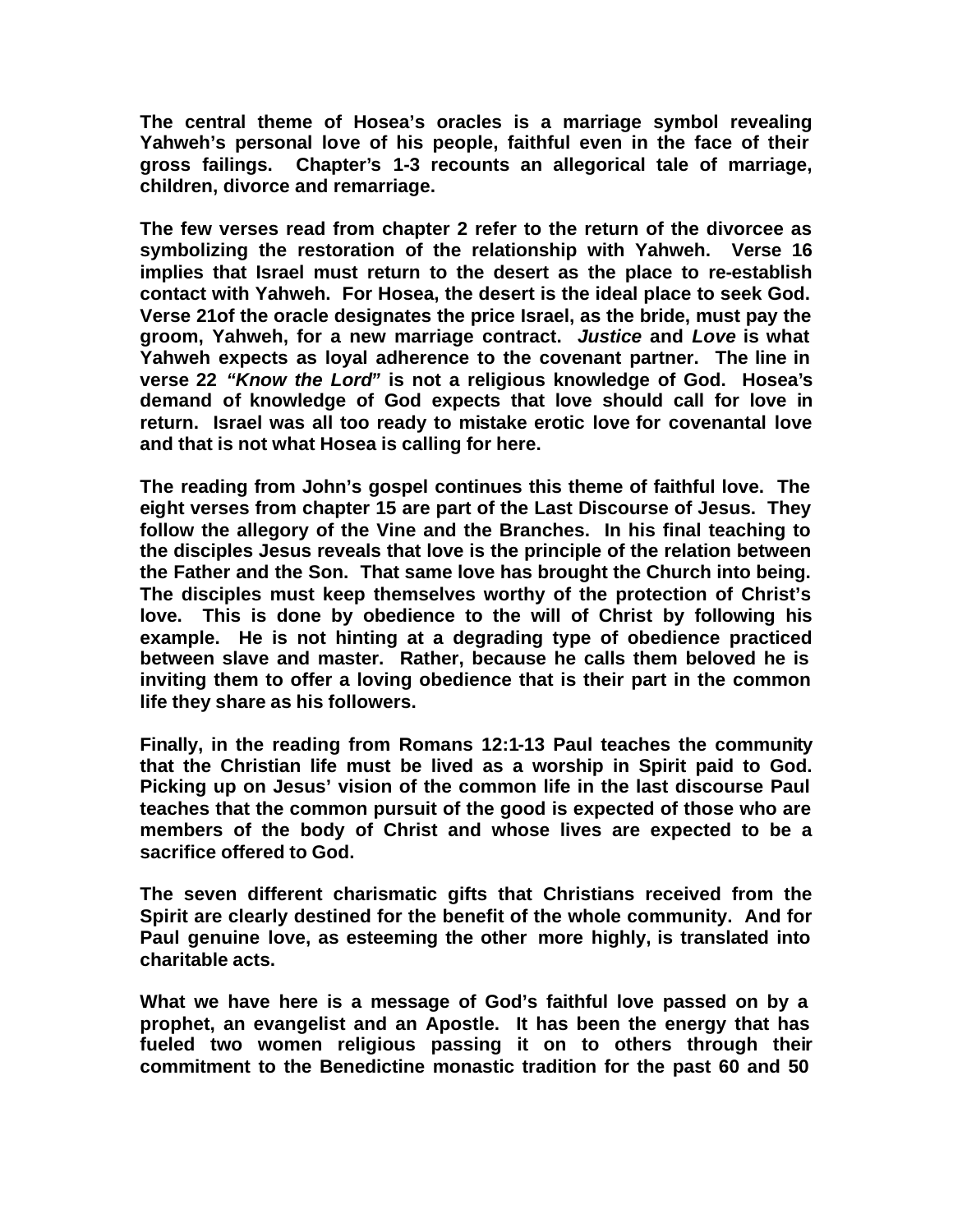**years respectively. Love of God has made this day possible for us and love of religious life has made life meaningful for them.**

**Because Jubilees are all about faithful love of a God who won't let go this day is not just about today. It is also about tomorrow and the future. The future of how the faithful love of God will be envisioned and lived depends on how we make that vision happen.** 

**Hosea the Prophet, John the Evangelist and Paul the Apostle stretched their communities to envision how to live lives of faithful love of God outside the box. For Hosea it was how to get the nation Israel out of the box that treated a selfless God selfishly. For St. John it was getting his community out of the box of living a life of obedience to Christ that transcended slavery. For St. Paul it was challenging the Christians in Rome to think outside the box about their spiritual gifts given for the common good.** 

**Religious life in the 21st century must do the same if it is to survive. If not, then the box will close, trapping those inside, keeping God from getting out and keeping others from getting in.**

**What we are about today is what the liturgy of the Word is about every day, vision and vocation. God's vision of being a faithful lover and our vocation to pass that vision on.**

**On this Jubilee day my prayer for the Benedictine Community of Ridgely, Maryland is that you will promote both vision and vocation as part of your commitment to religious life. My prayer is that you will market the gospel and your monastic tradition in ways that makes St. Gertrude Monastery a place where both vision and vocation can become one for women who are looking for that connection.** 

**It is not enough that we just celebrate 60 and 50 years of religious life today with a Mass and dinner. These readings compel us to think of God as a faithful lover who expects us to have the passion of Hosea, the insight of John the Evangelist and the creativity of Paul the Apostle in passing on the values of gospel life. Their vision and vocations were the anchors upon which your founder, Benedict thought outside the box and started an alternative way of life in the 6th century that invited others to serve God the faithful lover outside the box as people bound by a monastic rule.**

**May this Jubilee be an occasion for feasting and for rededicating yourselves to new and exciting ways to keep the vision of your founder alive by the creative ways you invite women to listen to the voice of vocation in their lives outside the box. Benedict had a way of luring people**